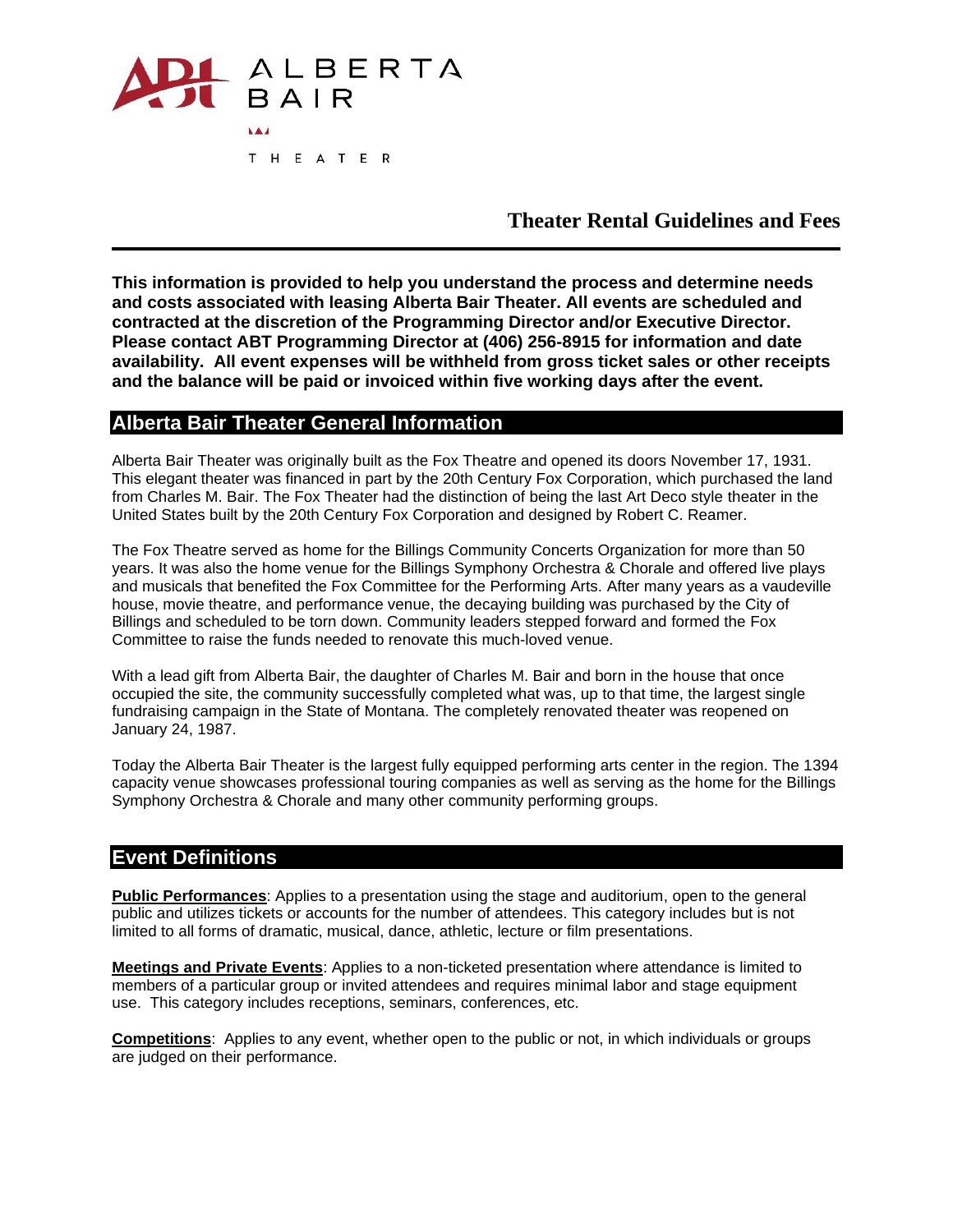## **User Definitions**

**Commercial**: Applies to any theater use by a for profit institute, agency, commercial promoter, business or other private enterprise. It also applies to nonprofit organizations that reside outside of Yellowstone County, Montana.

**Nonprofit:** Applies to any theater use by a tax-exempt, nonprofit organization, educational institution, or governmental entity. The theater will require proof of the organization's tax-exempt status issued by the Internal Revenue Service. To qualify for the nonprofit rate, organizations must reside or have an active organization within Yellowstone County, Montana.

**Community:** Applies to any use of the theater by a qualifying nonprofit organization that is presenting or sponsoring a local or touring amateur performance, film presentation, lecture/debate, etc. with a maximum ticket fee of twelve dollars (\$12). If the admission fee collected is over twelve dollars (\$12) including ticketing and operations fees, the Renter will either be charged the nonprofit or commercial rate.

**Annual Community Users:** Applies to any organization residing in Yellowstone County, regardless of nonprofit or commercial status, which uses the venue each year.

# **Booking and Scheduling**

**Alberta Bair Theater reserves, at its sole discretion, the right to refuse booking a date with any user or organization for any reason. Any organization with outstanding charges will not be allowed to book or hold any dates until all charges have been paid.**

Annual community users will be given preference for booking equivalent dates for their use each year. These dates may be set 12-18 months in advance. They may set non-equivalent dates up to 12 months in advance as long as the date is open and not being held by another organization. Any date not set or held 12 months in advance will be released.

Alberta Bair Theater maintains a 1-year master event calendar. All hold requests for use must be initiated with a completed application for use and Date Hold Form. This form may obtained online to be sent to the ABT Programming Director. All dates must be contracted and a deposit received within thirty (30) days of a hold request or the date will be released. The ABT may hold dates for additional days at the discretion of the Programming Director. It is the responsibility of all users to notify ABT if they desire to extend an existing hold.

A date that is being "held" (without deposit) it may be challenged by another user or organization. The user with the original hold will have two (2) full business days to confirm the date and submit a signed lease agreement with deposit. Should the lease agreement and deposit not be received, the date will be released to the user requesting the challenge. They will have two (2) full business days to submit a signed lease agreement and deposit to secure the date.

**Any rehearsal or technical set-up may be bumped for a performance rental with a sixty (60) day notice to the Renter.** This does not apply to dress rehearsals or a technical day immediately preceding a performance day. ABT will make every effort to reschedule bumped rehearsals within the same week.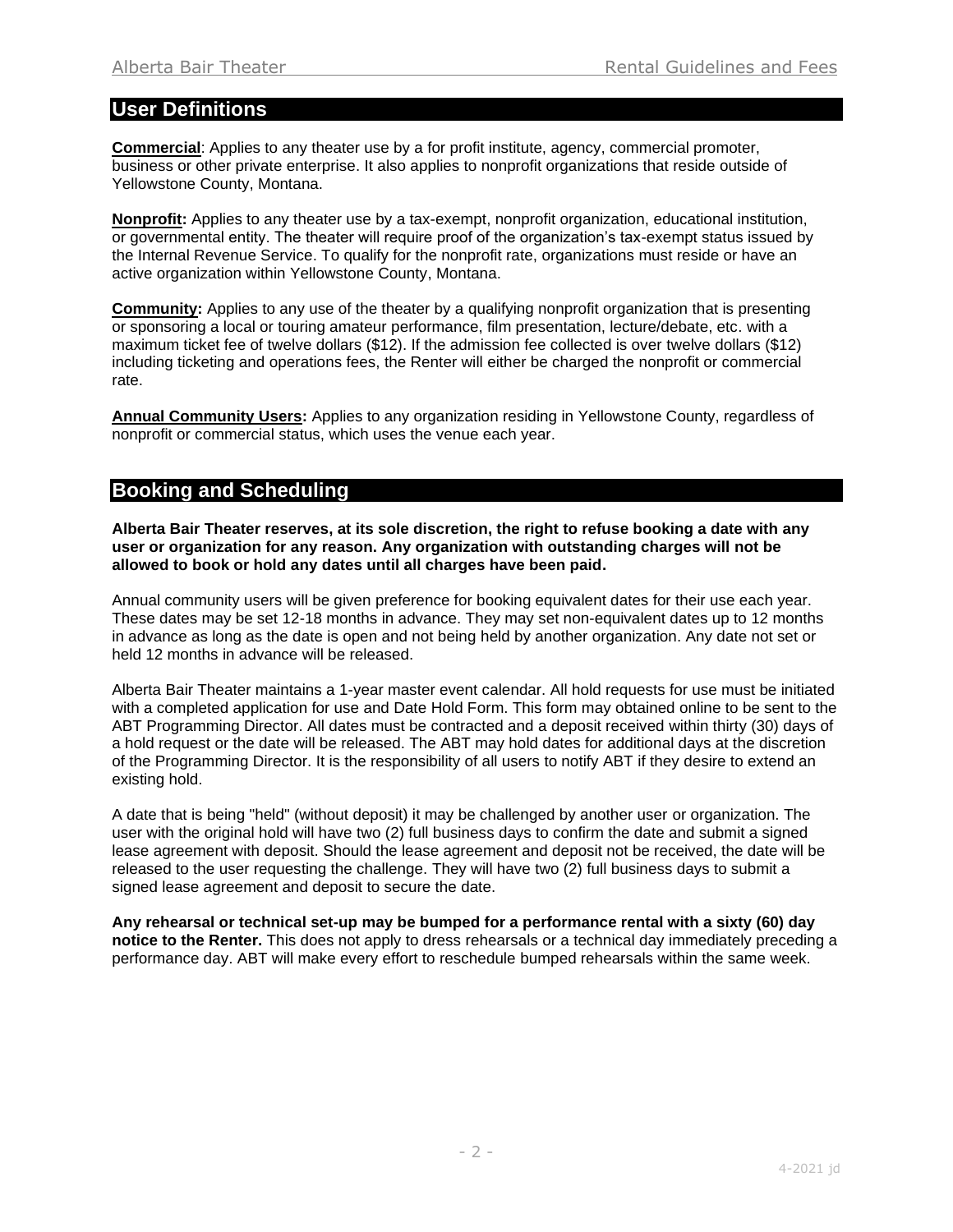### **Deposits**

The theater requires one-half the base rental fee for an event as a deposit upon signing the Rental Contract. For free events, or if the theater is not providing ticketing services, the deposit may be the total rental fee. If the Renter has never rented the theater before, they may also be required to pay estimated expenses in addition to rent at the time of the signing of the Rental Contract. **All rental deposits are non-refundable.**

An additional damage deposit may be required for certain events. This will be determined by the Programming Director when the event is booked. Damage deposits will be returned after inspection of the venue by the ABT Facility/Technical Director certifies that no damage was incurred.

Alberta Bair Theater may waive deposits for nonprofit organizations and annual users residing in Yellowstone County at the discretion of the Executive Director.

## **Cancelled and Rescheduled Events**

If a Renter fails to hold each event or events as specified in the "Use Agreement" at the time agreed, the Renter shall pay to the theater a sum equal to the expenses incurred by the theater for the event as well as forfeit any deposit. Expense will include Box Office fees, merchant service fees, labor and any equipment or services procured by ABT on behalf of the Renter.

If a Renter does not use a rehearsal or technical day, without notification of at least a full week, they will be charged the full amount as stated in the "Use Agreement."

In the event of a cancellation, a Renter's right to receive any ticket proceeds is superseded by the rights of ticket holders to receive refunds. Alberta Bair Theater will refund all tickets sold through the ABT Box Office and its official outlets. ABT will not be responsible for any refunds on tickets sold outside of the ABT Box Office. Renters will be billed for any costs incurred by ABT for publishing the cancellation, contacting ticket holders and the refund of tickets.

A Renter may apply a deposit to any cancelled event that is rescheduled within six (6) months of the date of cancellation. Ticket purchasers will be allowed to receive ticket refunds for any rescheduled event up to one (1) week prior to the event or until the time and date of the event, if the rescheduled date is less than one week after the original date. Additional Box Office fees will apply for refunded tickets.

## **Liability Insurance**

All Renters of Alberta Bair Theater shall be required to furnish a Certificate of Liability Insurance in which Alberta Bair Theater and the City of Billings are named as an additional insured party and specify the dates of the event(s). Renters shall furnish evidence of insurance through a Certificate of Insurance in the amount of **\$1,000,000.00** per occurrence for bodily injury, accidental death and property damage with a general aggregate of **\$2,000,000.00**. The certificate shall be furnished within a reasonable time after the execution of the Rental Contract, but not later than 14 days prior to the date of the first scheduled use of the theater by the Renter. In certain instances the Renter may be required to obtain additional insurance as determined by the ABT Executive Director.

All subcontractors for the Renter (i.e., photographers, videographers, production companies, etc.) must comply with the same insurance criteria as described above. It is the responsibility of the Renter to inform subcontractors, obtain the certificates and forward those to ABT. Subcontractors that do not present proof of insurance will not be allowed to operate on ABT property.

Alberta Bair Theater does not offer Renters the ability to purchase insurance coverage through its policy.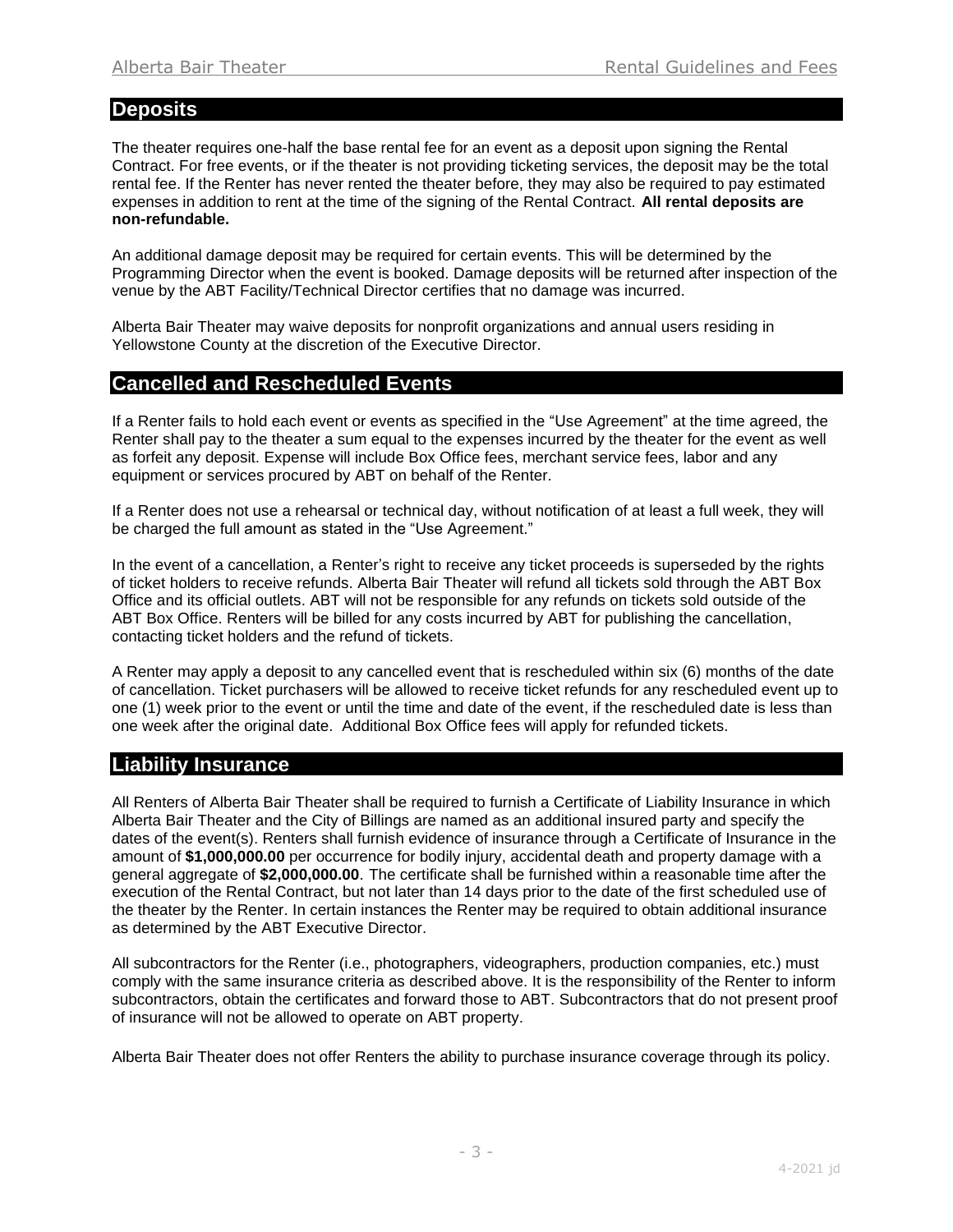# **ASCAP / BMI Licensing Fees**

Alberta Bair Theater is required to report performances to ASCAP and BMI. Any Renter that performs or promotes an event that utilizes copyrighted musical works, and whose performances are not specifically exempt under the law, must have licenses from ASCAP and BMI. This includes musical works performed or incorporated into an event in which "dramatic rights" have not been contracted.

Proof of this license and licensing number will be provided to ABT at the time of contracting. Failure to provide this proof or proof of exemption will result in the withholding of licensing fees from settlement and forwarded to ASCAP and BMI on Renter's behalf. For events without ticket sales the licensing number must be provided before a lease agreement is signed.

## **Event Ticketing**

Events held at Alberta Bair Theater will be ticketed through the ABT Box Office. No event may be advertised or put on sale until a signed agreement, Ticketing Event Form and deposit have been received by ABT.

Renters may sell consignment tickets printed by ABT. The number of consignment tickets may not exceed more than 50% of the available inventory. All fees as detailed in the Event Ticketing Form will apply to tickets sold by consignment. Renters are required to notify ABT of any discounts or special offers that are offered prior to advertising to the public. Under no circumstances will ABT allow ticketing or admittance in excess of the official seating capacity.

# **Artist Agreements and Technical Riders**

Any agreements or technical riders with artists that are performing during the event or with the renting organization must be provided to Alberta Bair Theater. Financial information may be deleted. The Renter must also provide any amendments or changes to these agreements and riders in written form. All these documents must be provided at least 30 days prior to the scheduled date of the event. Failure to provide this information may result in additional charges to Renter should ABT be required to provide contracted items or services.

# **Event Production Meeting / Advance**

All Renters must have a person designated to make decisions regarding the production of the event. This person must contact the ABT Facility/Technical Director at least three (3) weeks prior to the performance/event date to review all technical needs of the event. The Artist Services Manager must be contacted no later than two (2) weeks prior to the event to review artist hospitality and the House Manager must be contacted no later than two (2) weeks prior to review merchandise and patron needs. This may be done in person or via phone or email. When possible, and for new Renters, ABT prefers to have a production meeting at least three (3) weeks prior to the event. Failure to properly advance the event may result in additional costs that will be billed to the Renter. Any cost incurred by requests made directly by performers to the ABT will be billed to the Renter.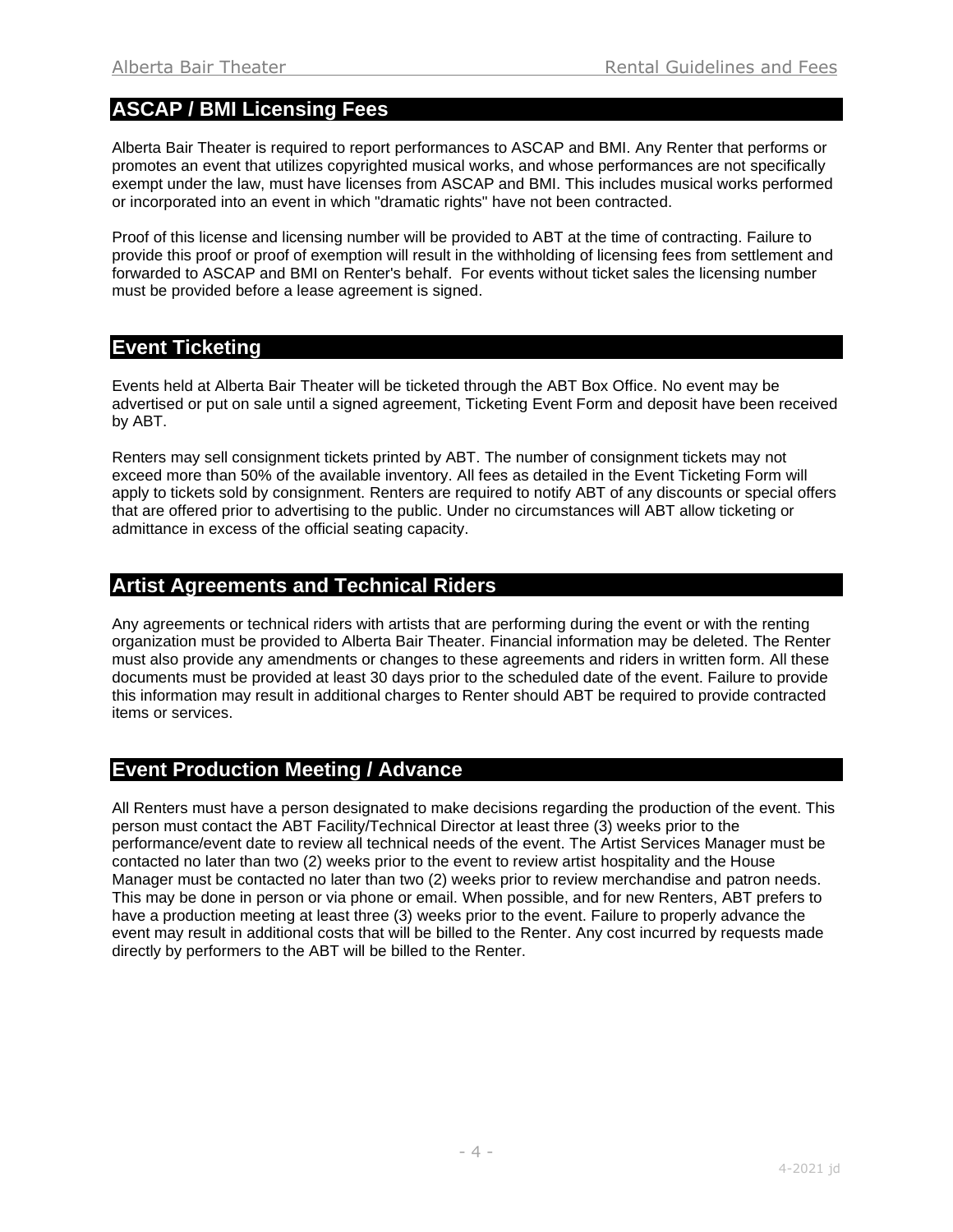# **Merchandise Sales**

The sale of merchandise, souvenirs, or goods of any kind is subject to the approval of the Programming Director or Executive Director or House Manager. All Renters must set up and adhere to any space requirements prior to the opening of the doors. The theater will charge fifteen percent (15%) commission of gross sales on non-recorded items and 10% on recorded material The ABT can supply sales personnel and change funds and charges an additional ten percent (10%) of gross sales for this service. Any merchandise placed on sale must be inventoried by the House Manager or their designee before sales begin. Arrangements for such sales must be made at least one (1) week prior to the event. The theater retains the exclusive right to sell food and drink items and its own merchandise at all events without Renter participation in the proceeds.

# **Public Safety and Security**

The number of persons admitted to the premises may not exceed the number set by Yellowstone County code or deemed reasonable by ABT. Renter may not obstruct any sidewalks, entries, vestibules or other public passageways.

Alberta Bair Theater reserves the right to eject, or cause to be ejected from the premises, any person or persons engaging in disruptive, loud, belligerent or threatening conduct -- whether patron, staff, crew, performer, volunteer, producer or any other person on the premises. ABT reserves the right to refuse admission to any person displaying the above behaviors or appears to be under the influence of drugs or alcohol. ABT will not be held liable for any damages to the Renter in exercising this right.

All event security and patron services staff will be supplied by ABT. Any professional bonded and licensed security or crowd management staff required for the event will be contracted by ABT and billed to the Renter. Only uniformed law enforcement personnel will be allowed to be armed in the venue.

# **Artist Hospitality and Catering**

Alberta Bair Theater Artist Services Manager can provide catering and hospitality services for events and artists. This will be billed at cost plus an additional service fee. All requirements must be supplied by Renter at least two (2) weeks prior to the event. A representative of the Renter will be responsible for approving or changing needs listed in artist riders. Any additions, changes or needs not communicated in a timely fashion may result in additional charges.

With the exception of alcohol, Renters may supply artist catering and hospitality themselves or directly through a caterer that is approved by the ABT Hospitality Manager. Additional fees will be charged for use of ABT catering equipment and for post event clean-up.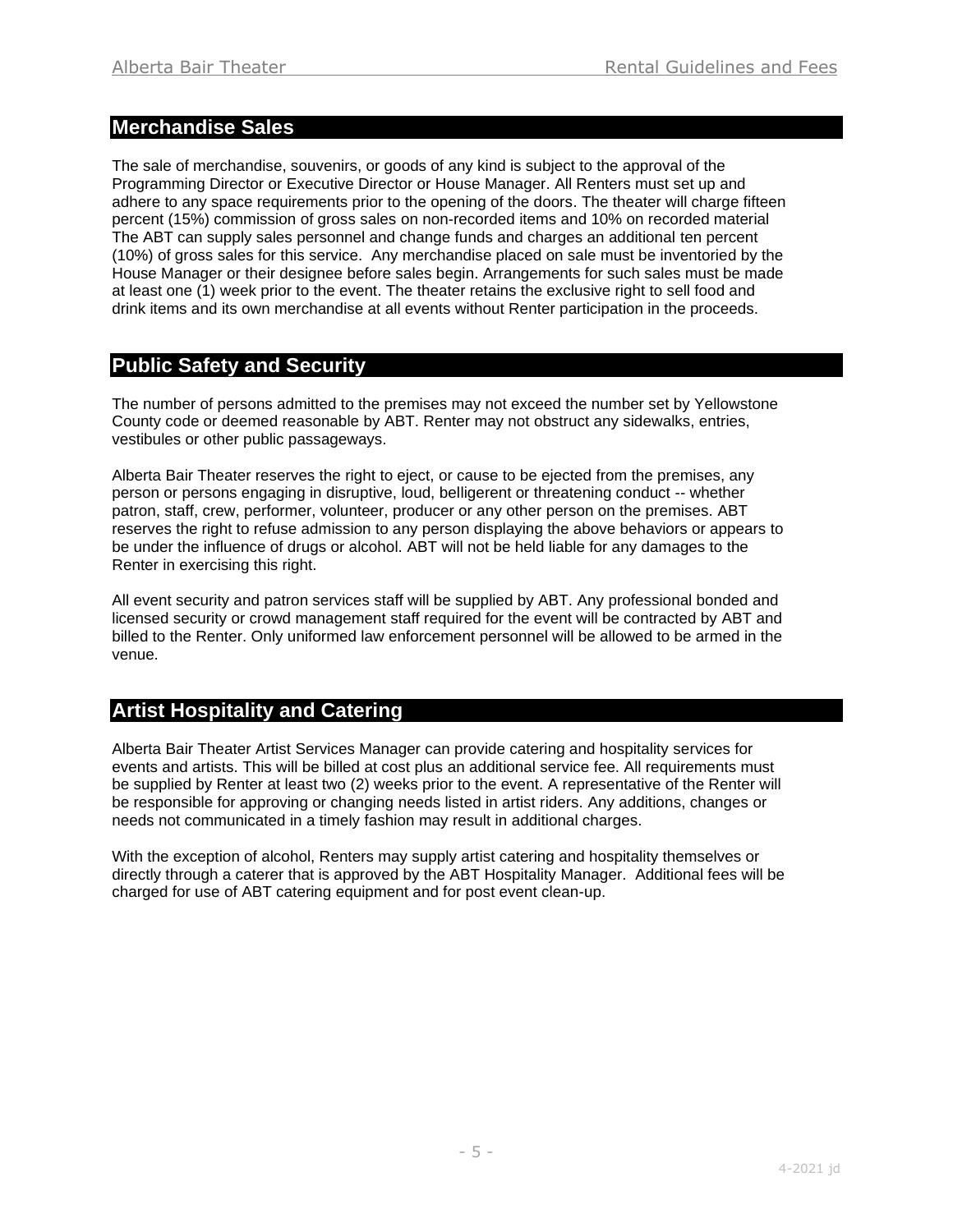## **Marketing**

Renters are responsible for marketing and advertising their events. Any print or media ads that include the ABT logo must be submitted to the ABT Director of Marketing for approval. The following marketing services are included in the rental fee:

- Listed on the lighted venue marquee. Events are put up in order of date.
- Listed on the ABT website.
- Listed in the playbill calendar (provided event is contracted prior to publication dates).
- Event poster in outdoor lighted display if one is provided by Renter.

Additional marketing services are available. Venue prefers to create Facebook Events on its page or be co-host on Artist page. Contact the ABT Director of Marketing for deadlines and costs.

# **Scenery and Props**

All scenery and props are subject to inspection by the ABT Facility/Technical Director. Any items that are deemed unsafe or do not meet fire retardancy standards will not be allowed to be used in the venue. No construction, painting or gluing will be allowed without the expressed written consent of the ABT Facility/Technical Director.

# **Animals**

No animals are permitted in Alberta Bair Theater with the exception of trained service animals. Animals required for a production must be trained for stage performance and treated in accordance with guidelines of the American Society to Prevent Cruelty to Animals and, where required, Montana Fish and Wildlife regulations and guidelines. Animals required for a production may only be brought into the venue during performances or rehearsals.

If your Certificate of Liability Insurance does not specifically cover the animal(s), a separate certificate must be obtained from the trainer/owner matching the requirement in the previous insurance section.

# **Firearms and Weapons**

Firearms are not permitted on Alberta Bair Theater property unless required as part of a theatrical production. ABT must be notified prior to load-in of any firearms that are used during a production and only actors and production staff trained in their use onstage may handle them. Only blank cartridges may be used and cannot be loaded into the weapon until just prior to their use. Signs must be posted in the lobby during any production in which firearms are discharged. Any weapon used as a prop but not fired must be disabled so as not to be fired.

Knives or other bladed weapons over 4 inches in length are not allowed on ABT property unless used as part of a theatrical production.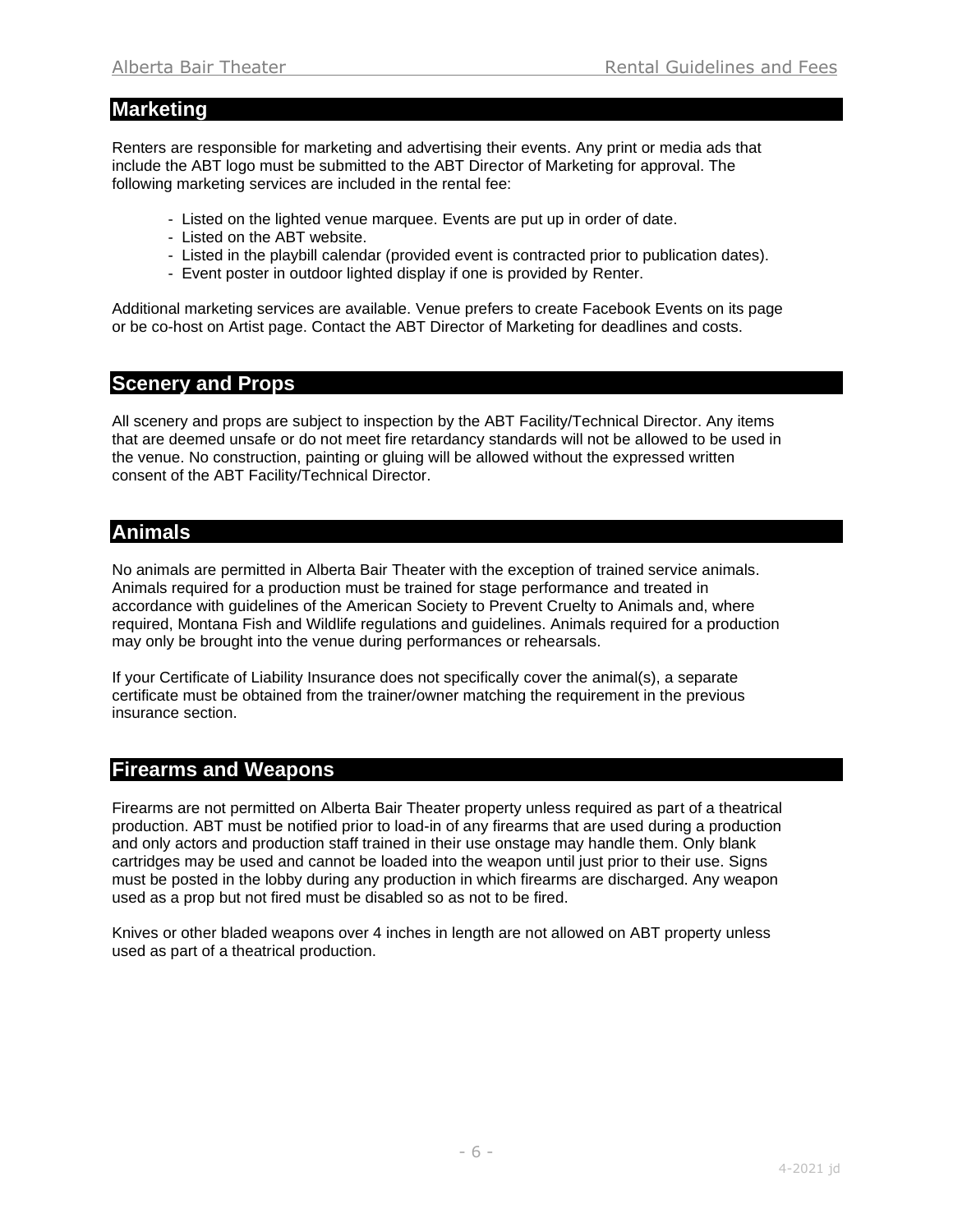#### **Pyrotechnic Devices and Open Flame**

The Alberta Bair Theater Facility/Technical Director must be notified at least three (3) weeks prior to use of any pyrotechnic device or open flame during a rehearsal or performance. All pyrotechnics must be prepared and operated by a licensed operator. The use of pyrotechnics and open flame are subject to approval by the ABT Facility and Technical Director and Billings Fire Department.

#### **Damage to Theater**

**The use of tape, nails, staples or mastic on any wall surface, inside or outside the theater, is prohibited and costs for cleaning or repairs will be billed to the Renter.** Writing or marking on any wall surface, mirror, glass, or other building surface with any material; any damage to the building or equipment; and any damages to floors caused by faulty castors, will result in charges to the Renter.

An additional damage deposit may be required for certain events. This will be determined by the ABT Programming Director and/or Executive Director when the event is booked. Damage deposits will be returned after inspection of the venue by the ABT Facility/Technical Director certifies that no damage was incurred.

#### **Parking**

Parking is on the city street or in nearby parking garages. Please note that some lots near the theater are private lots and posted as such. Delivery and production vehicles as well as tour buses can be parked in the alley behind the theater or at bagged meters on Third Avenue North. ABT must be notified in advance if these will be needed in order to notify the City of Billings Parking Division or vehicles parked in these locations will be subject to ticketing and towing. ABT will not be held responsible for any charges incurred due to ticketed or towed vehicles.

#### **General Venue Rules and Regulations**

The following rules and regulation will be enforced at all times:

- Per Montana law, no smoking is permitted inside the venue or within doorways.
- No event may be segregated on the base of race, gender or sexual orientation.
- Flash photography is prohibited. Non-flash photography may be permitted at Renters' discretion. ABT House Photographer reserves right to photograph during first three songs or ten minutes unless otherwise instructed to post on social media if desired.
- No event may be recorded or broadcast unless agreed to in writing prior to the event.
- All current American with Disabilities Act requirements and regulations must be followed.
- Guests are not allowed onstage or backstage unless approved by the ABT Facility/Technical Director and a representative of the Renter. All guests must wear appropriate identification.
- No solicitation is allowed on ABT property unless agreed to prior to the event.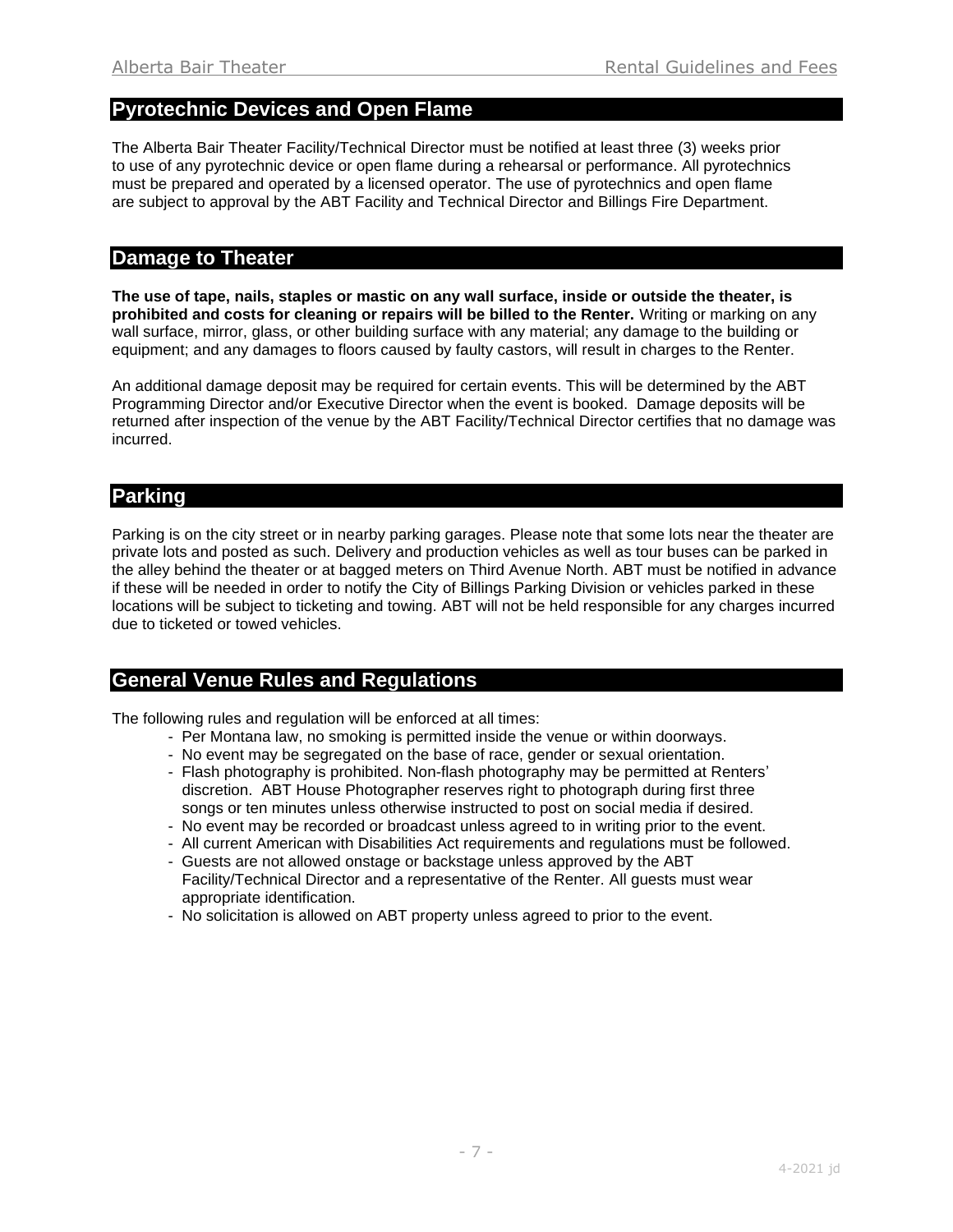## **Alberta Bair Theater Rental Rates and Fees**

**The base daily rental gives the Renter access to the venue from 8:00am till 12:00 Midnight**. Events that last outside these times will incur additional charges. All activities including load-in and set-up and load-out of all equipment must take place within this time period. All activities for partial day nonperformance events must be accomplished within the time the venue is leased. Additional time will be billed at an hourly rate. Included in the rental of the theater and operations fee are: services of the ABT Facility/Technical Director during the licensed use in a supervisory capacity only (if any stagehand work is provided by supervisory personnel, that time will be billed as stagehand labor); House Manager, Ticket Office staff during a performance and for two hours prior; ticket takers and ushers; reasonable and normal cleaning; ABT stage equipment and furniture; general lighting; heat and or air conditioning; utilities, and access to all spaces needed for the event.

Stage lighting design and set design are not included, and, if needed, must be approved and arranged by the ABT Facility/Technical Director. Ticket services, stage crew and security personnel, merchandise sales, marketing services, hospitality or catering services, piano tuning, and any rental equipment will be billed as additional charges. All stage and house personnel must be provided by the theater. **All requests for the use of stage or lobby equipment or furniture must be made at least one week before the scheduled event or rehearsal.** 

Ticketing fees cover all merchant service fees, box office staff needed to process orders during normal business hours, and the printing and mailing of tickets. Additional processing/convenience fees will be charged to ticket purchasers who order tickets by phone, internet or through outlet locations.

Higher rates apply for events that occur on official holidays. Official Holidays are New Year's Day, Easter Sunday, Memorial Day, Independence Day, Labor Day, Thanksgiving Day, and Christmas Day.

A separate agreement must be negotiated for any event that is recorded or broadcast.

## **Stage Labor and House Staff**

All non-touring stage and security personnel needed for set-up, load-in, performances or rehearsals will be provided by the theater unless other arrangements have been made with the Programming Director and/or Executive Director. The theater will deliver the services of such personnel, handle all scheduling, maintain hourly work records and prepare payrolls on behalf of the Renter. The Facility/Technical Director reserves the right to replace Renter-supplied personnel with ABT crew, if the Facility/ Technical Director decides the personnel are inexperienced or incompetent in operating technical equipment. If the Renter supplies any paid personnel, proof of Workers Compensation Insurance is required.

All ABT systems and equipment must be handled and operated by ABT house staff or technicians hired by ABT and familiar with their use. The ABT Facility/Technical Director must approve exceptions to this policy in advance. There must be at least one ABT production staff member in the venue at all times while any person associated with a Renter, including performers, production crew, managers, etc. are in the building, regardless of their reason for being there. This person will be charged as part of stage labor costs. A typical performance or event open to the public will require a minimum of two ABT House Staff in the venue.

Stagehands are non-union, trained staff and are billed at the rate indicated on the rate sheet. All work or show calls require a three-hour minimum per person. Any work required prior to 8:00am or after 12:00 Midnight will be charged at time and a half. Any hours above 40 that are worked during a week for the same production will be charged at time and a half. Labor required during official holidays will be negotiated. Official Holidays are New Year's Day, Easter Sunday, Memorial Day, Independence Day, Labor Day, Thanksgiving Day, and Christmas Day.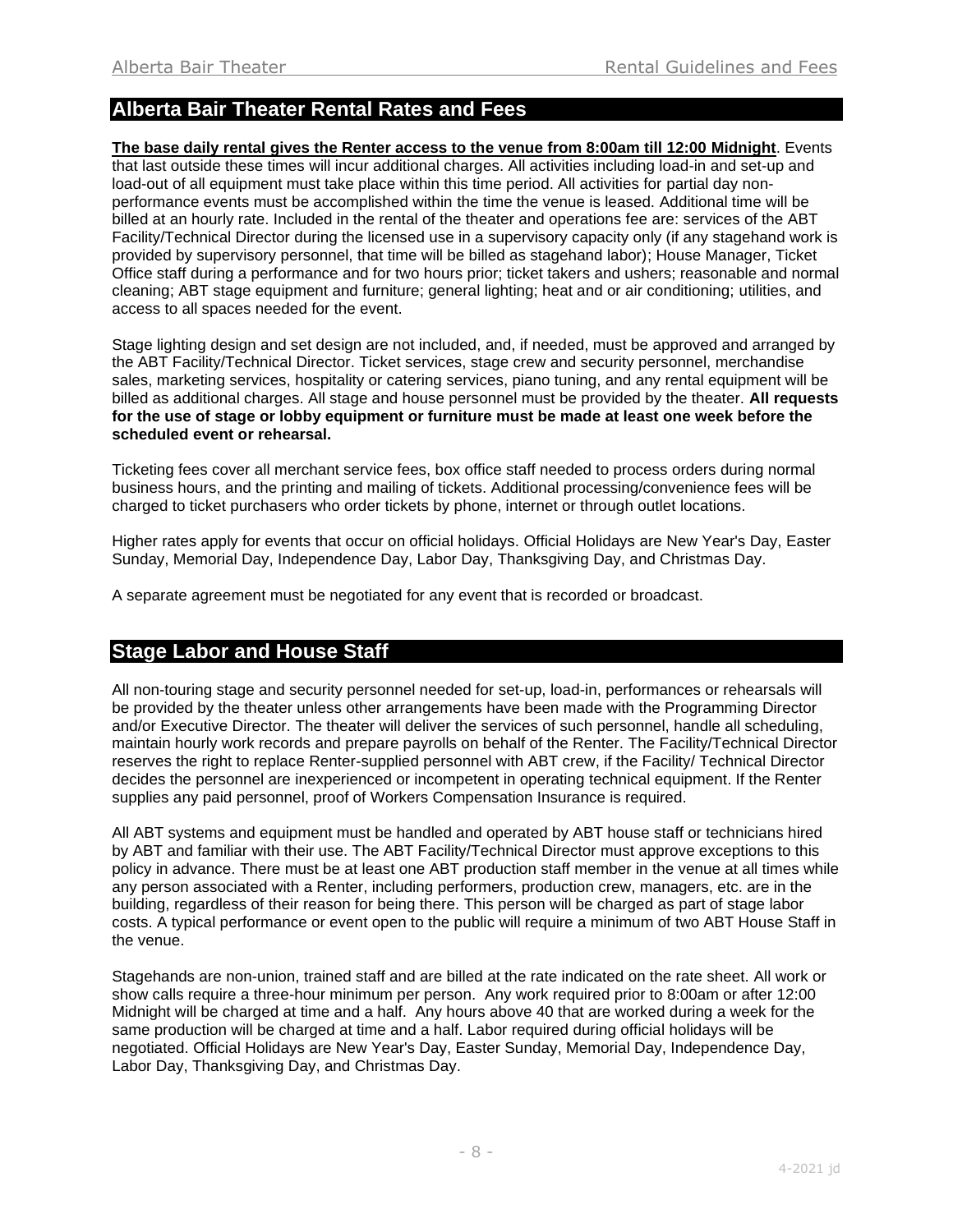## **Pianos and Piano Tuning**

The theater has three pianos: a 1990 Steinway Model D 9' Concert Grand, a 1924 Steinway Model D 9' Concert Grand, and a 1993 Yamaha P-22 Studio Piano.

It is expected that artists and stage hands will treat the pianos with care and respect. No food, beverages, ashtrays, cigarettes, equipment, tools, props or other items are to be placed on the pianos, unless the items are integral to a performance and have been approved in advance by the Facility and Technical Director.

The pianos are not available for use outside the theater. The pianos may be moved only by personnel provided by the theater. This includes moving the pianos in and out of the storage room, up and down the orchestra pit, or anywhere around the stage. Pianists may only make minor adjustments to the Concert Grand piano's location or orientation to the audience.

All tuning of the pianos will be done by piano tuners provided by Alberta Bair Theater. No one, except approved piano tuners, is allowed to attempt to change the tuning of the pianos. Any damage to the pianos caused by violating these policies, or caused by any other reasons, will be repaired by the theater and charges will be billed to the responsible individual or organization.

The fee for use of the pianos includes one tuning. Additional tunings or services of a piano technician will be billed at cost plus a 15% service fee.

# **Additional Production Equipment and Services**

Unless specifically listed in the fee schedule, there is no charge for use of any stage equipment owned by the theater. There may, however, be equipment in the theater belonging to other parties which is not available for use. Contact the Facility/ Technical Director for details. None of the theater's technical systems or equipment can be used or changed without the prior knowledge or approval of the Facility/Technical Director. This includes all lighting, rigging, sound equipment, draperies, orchestra shell, portable dance floor, pianos, risers, musical instruments, personnel lift, stage furniture, tools and other items.

ABT can arrange the rental of equipment or services required for an event that is not available as part of the venue inventory. The cost of providing this service will be billed to the Renter at cost plus a 15% service fee.